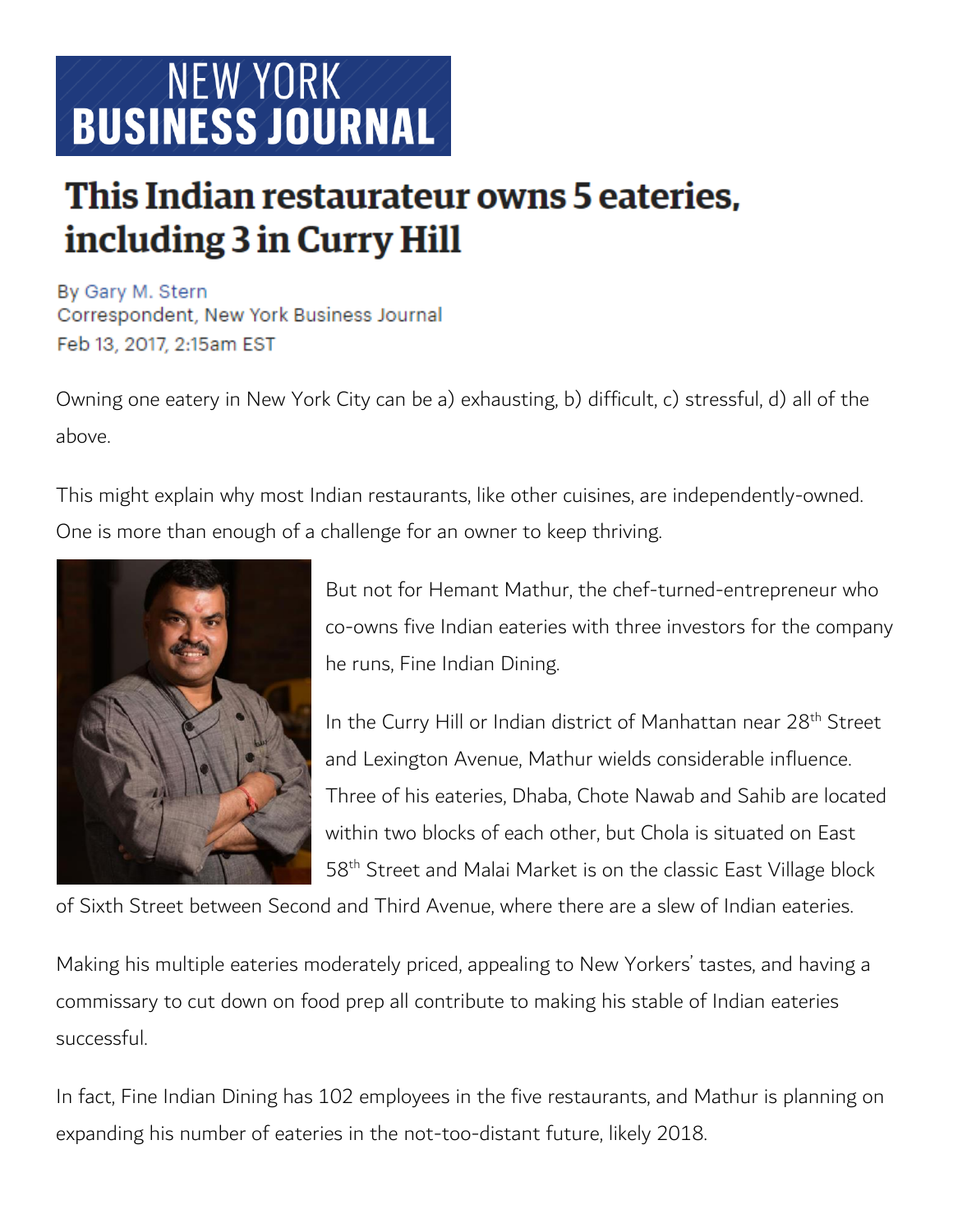## Quality, consistency, affordability

Mathur who turns 50 years old this year and resides in Jackson Heights, Queens with his wife, who is also a chef, said there are no mysteries why his stable of five eateries has prospered. "The key is the food must be consistent. Quality is number one. And it's affordable," he said.

At the Curry Hill trio of eateries, couples can dine for \$70 with a drink, and by Manhattan standards that is moderately-priced.

Moreover, Mathur prepares the food to appeal to the taste buds of New Yorkers. "People don't like their Indian food too hot. It can't be too spicy," he said.

Mathur has one another secret ingredient: a commissary located in Yonkers, N.Y., where all the basic food preparation is conducted. "That makes our life easier," Mathur admitted. Nonetheless, individual dishes are prepared at each particular eatery.

Mathur can't be at all five eateries at any one time, obviously. Nonetheless, most days he manages to visit four of the eateries a day. He'll start his day at Chola on East 58<sup>th</sup> Street and then work his way downtown to the Curry Hill district and stop at each of the three cafes located there.



### Different specialties

But don't the three restaurants in Curry Hill cannibalize sales? Mathur said that each restaurant has its own specialty and they aren't in competition with each other.

Dhaba, for example, specializes in Punjabi food, Sahib in Northern and Southern Indian food, and Chote Nawab in Andhra and Lucknow cuisine. "Each has different menus and they don't compete," Mathur said.

Biryani from Chote Nawab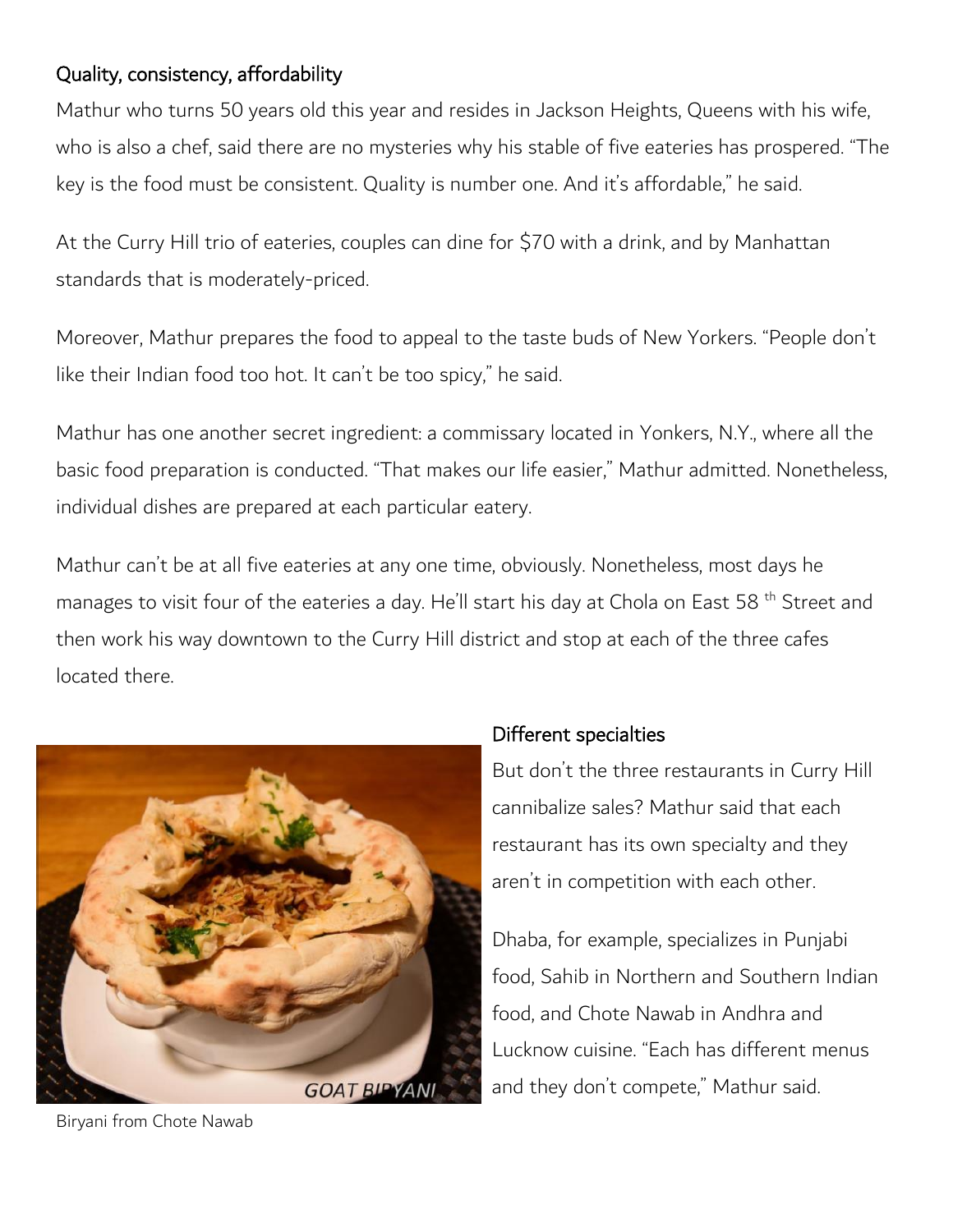Despite his many successes, Mathur is closing down a fourth eatery around February 11 in Curry Hill, Haldi. "Business wasn't great, and labor costs were high," he said.

Mathur started as a chef on East 22<sup>nd</sup> Street at Tamarind in 2000. He moved to Devi in 2007, where the owner Rakesh Aggarwal encouraged him and Suvir Saran to acquire the restaurant and become chef/owners. Mathur tapped his family savings for capital to buy it.

To acquire the other eateries, Mathur established a team of three investors who were bankers and eventually became friends.

To appeal to a wide audience, some of the eateries serve American staples, which are prepared in an Indian style. For example, he prepares lamb chops but grills them in a tandoor, an old Indian style of preparing warm meals. Other popular dishes include chicken tikka masala, vegetarian cauliflower and fish moille from the South of India.



Left to right; Dhaba, Chote Nawab, Kokum

#### Expansion challenges

Many independent retail stores including Chinese restaurants, barber shops and nail salons haven't "effectively developed a business model to consolidate these fragmented industries," explained Bruce Bachenheimer, executive director of the Entrepreneurship Lab at Pace University in New York. "The most common reason behind consolidation is economies of scale," he said.